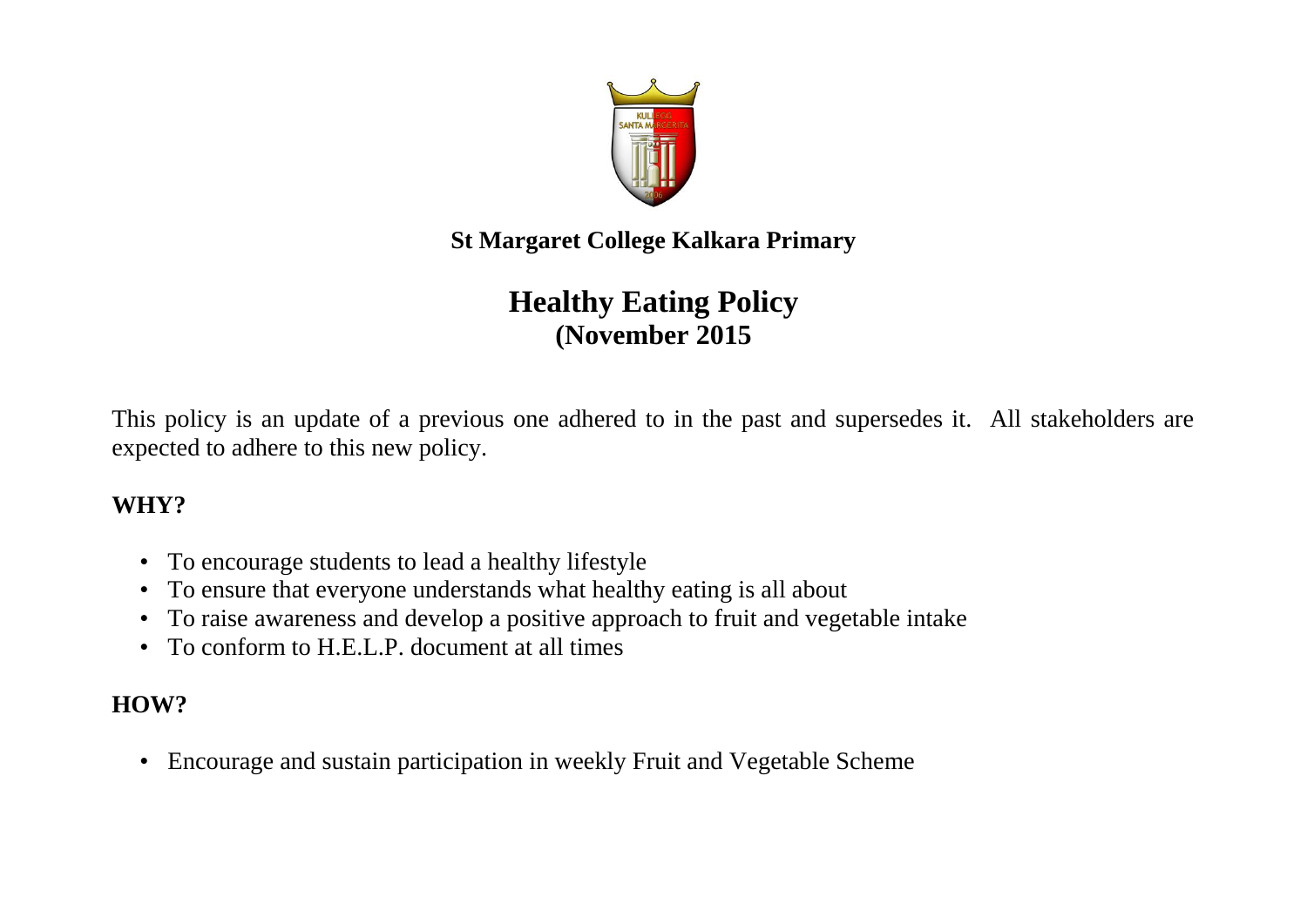- Advise eating Wholemeal (ideally) or Whitebread or Crackers and healthy fillings avoiding fat, salt or sugars
- Have fresh fruit as an alternative to **sweets** which **are not allowed in school**
- **No cakesor cup cakes are allowed for Birthdays at school.**
- Supply free white milk at school
- Encourage drinking plenty of natural water (no additives)
- **Fizzy drinks, iced teas and sugared drinks and fruit juices are not allowed**

**Promote participation of parents in upkeep of HELP document when children are not at school to ensure that policy is fruitful.**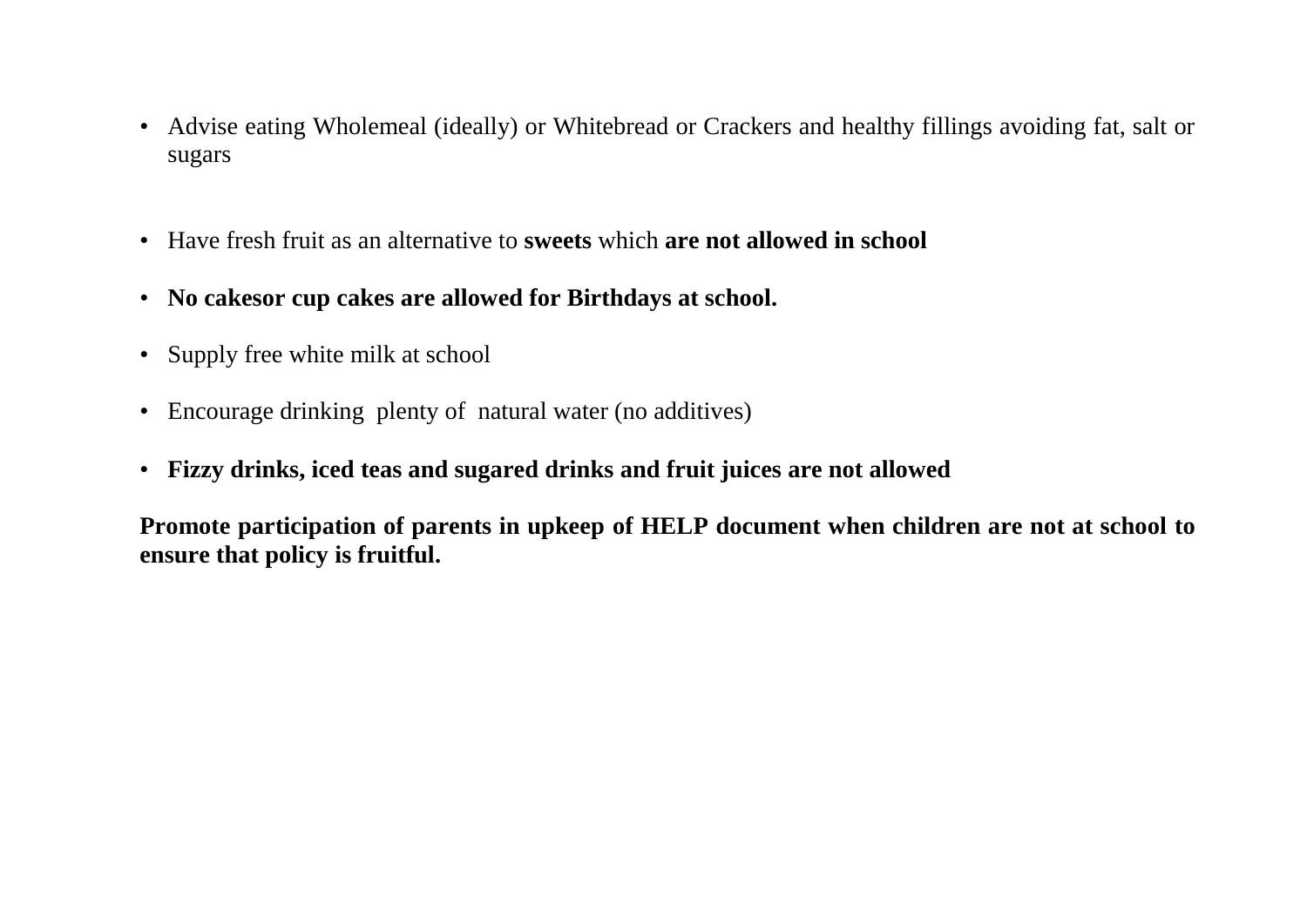

Għeżież Ġenituri/Kuraturi,

Permezz tad-dokument H.E.L.P. – Healthy Eating Lifestyle Plan – ħadna l-listi tal-ikel u tax-xorb li nistgħu inġibu l-iskola u lista ta' dak l-ikel u xorb li ma nistgħux inġibu magħna, biex ikunu ta' gwida għalina lkoll.

### **Ikel u xorb li nistgħu nġibu l-iskola**

- $\checkmark$  Ghażla ta' hobż bhal bziezen, sandwiches, baguettes, hobż tal-Malti, ftira, ciabatta, pittas (friski jew toasted) mimlijin b'ingredjenti sustanzjużi.
- $\checkmark$  Hobż biż-żejt mimli tonn taż-żejt, tadam, basal u fażola.
- $\checkmark$  Pizza (l-aħiar magħmula bi tqiq ismar) imħawra b'ingrdienti taibin għas-saħħa.
- $\checkmark$  Ikel shun bħal ross il-forn, għaġin jew lasagne tal-ħaxix.
- $\checkmark$  Ross kiesaħ. Couscous jew pasta salad.
- $\checkmark$  Torti u quiches mimlija b'affarijiet sustanziużi.
- $\checkmark$  Patata, rikotta, ħaxix, sweet corn.
- $\checkmark$  Sopop magħmulin minn ħaxix frisk jew minn ħaxix friżat.
- Yogurts
- Dips bħal bigilla, ħummus kif ukoll galletti, crackers, rice cakes li kemm jista' jkun ikunu bi ftit xaħmijiet
- $\checkmark$  Xorb maghmul minn frott jew haxix frisk, jew minn halib jew yogurt inkluż smoothies